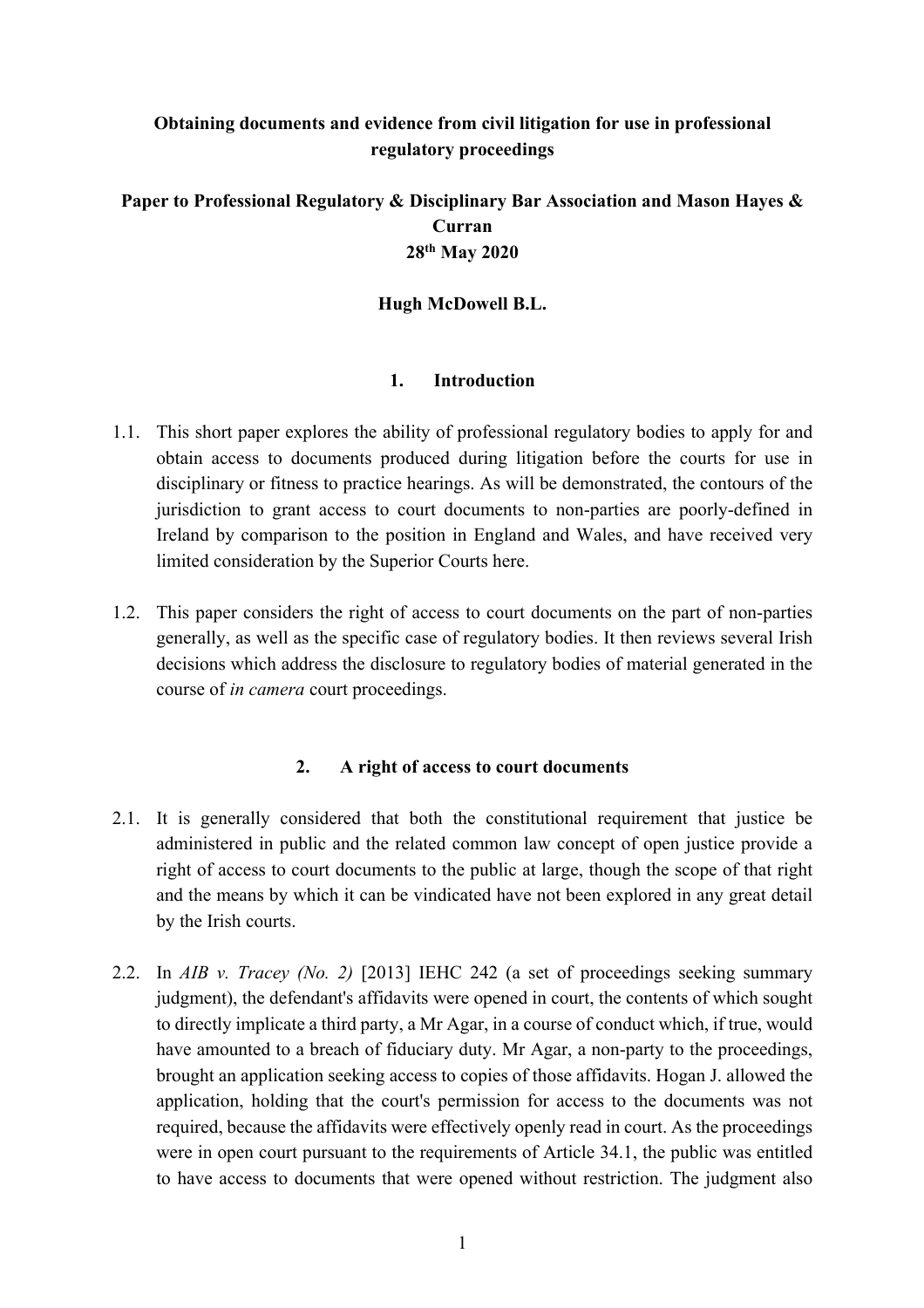observed, however, that entirely different considerations would arise in respect of material which was not opened in open court or which was protected by the *in camera* rules or by reporting restrictions.

- 2.3. In *Kelly v. Byrne* [2013] 2 I.R. 389, the defendant, Thomas Byrne, a former solicitor, was charged with over 50 counts of offences under the Criminal Justice (Theft and Fraud Offences) Act 2001. It had been alleged that throughout his work as a solicitor, Mr Byrne engaged in defrauding a number of banks and credit institutions in the course of property transactions. The Director of Public Prosecutions brought an application seeking access to a statement made by Mr Byrne during civil proceedings brought against him by John Kelly. Mr Byrne objected to the application, on the basis that the statement would be inadmissible during his criminal prosecution. Granting the DPP's application, Hogan J. held that the admissibility of the statement was a matter for the trial judge. The DPP, as a person with the authority to prosecute crimes 'in the name of the People', was held to have good reason to access such documentation.
- 2.4. A difficulty facing non-parties seeking access to court documents is that the Rules of the Superior Courts make no provision for such applications to be brought. Whereas the High Court can clearly exercise its inherent jurisdiction to provide non-parties with court documents, the absence of a specific provision setting out the procedure to be adopted means that judges may be required to manage such applications in an *ad hoc* and nonuniform manner.
- 2.5. By contrast, the Civil Procedure Rules (CPR) in England and Wales provide provide a clear procedural avenue to a non-party seeking to exercise its right of access to a court document. CPR 5.4C states:

'(1) The general rule is that a person who is not a party to proceedings may obtain from the court records a copy of –

- (a) a statement of case, but not any documents filed with or attached to the statement of case, or intended by the party whose statement it is to be served with it;
- (b) a judgment or order given or made in public (whether made at a hearing or without a hearing), subject to paragraph (1B) […]

(2) A non-party may, if the court gives permission, obtain from the records of the court a copy of any other document filed by a party, or communication between the court and a party or another person.'

2.6. In *Cape Intermediate Holdings Ltd v Graham Dring (for and on behalf of The Asbestos Victims Support Group)* [2018] EWCA Civ 1795, Lord Justice Hamblen undertook a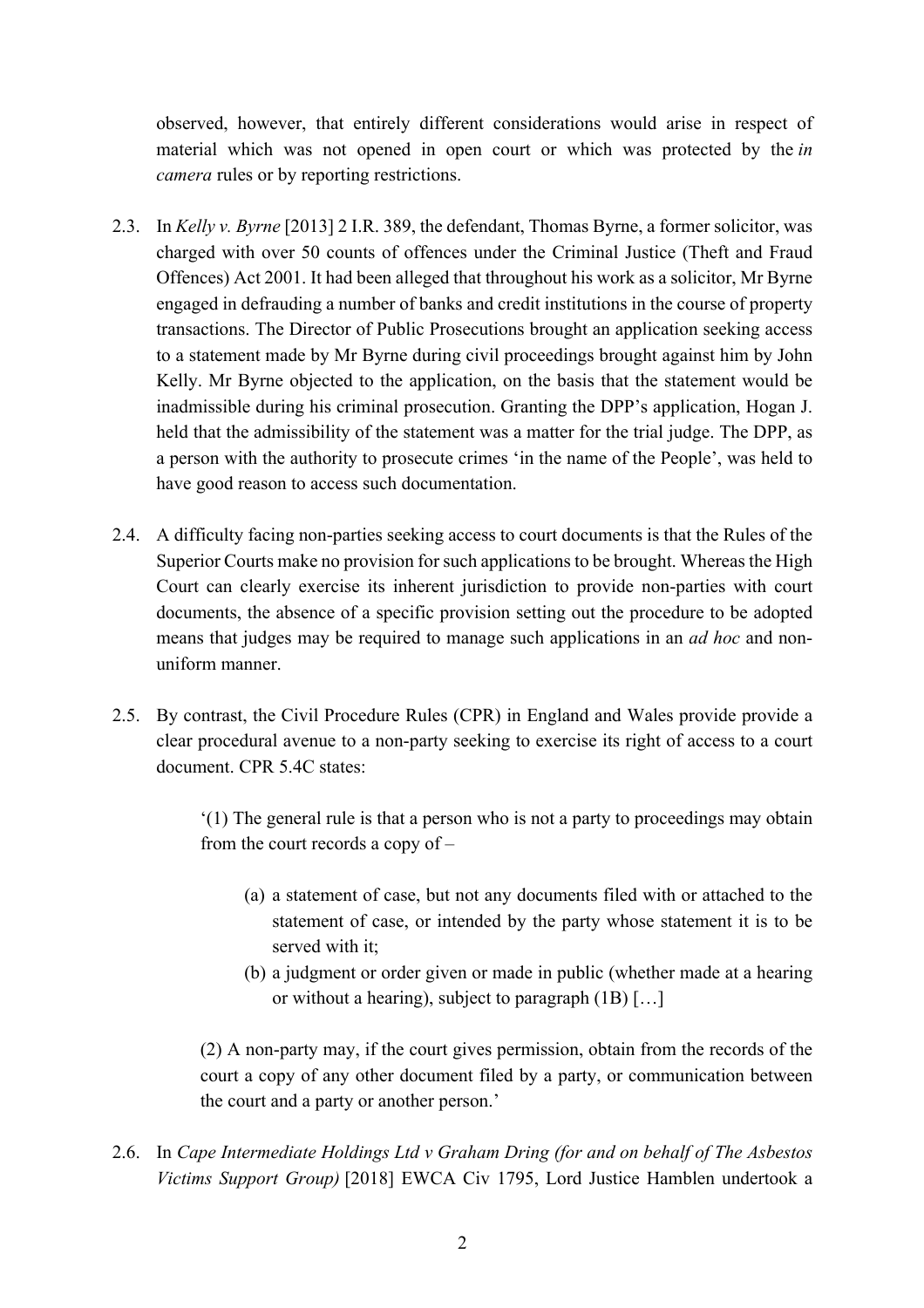detailed review of the precise ambit of the right of public access to court documents, by reference both to the Civil Procedure Rules and to a series of English High Court decisions. He held that the words 'records of the court' as they appear at CPR 5.4C(2) do not generally include the trial bundles, the trial witness statements, the trial expert reports, the trial skeleton arguments, or opening or closing notes or submissions, The trial transcripts. He also held that the court's inherent jurisdiction allowed the courts to grant access to witness statements to non-parties (as reflected in CPR 32.13) and skeleton arguments, but not to trial bundles or to exhibits of witness statements.

2.7. Lord Justice Hamblen considered the test to be applied to the exercise of the court's discretion under CPR 5.4C in the following terms:

> '127. As to the principles to be applied when the court is considering whether and how to exercise its discretion to grant permission for copies to be obtained by a non-party of the records of the court under 5.4C(2) the court has to balance the non-party's reasons for seeking copies of the documents against the party to the proceedings' private interest in preserving their confidentiality. Relevant factors are likely to include:

- (1) The extent to which the open justice principle is engaged;
- (2) Whether the documents are sought in the interests of open justice;
- (3) Whether there is a legitimate interest in seeking copies of the documents and, if so, whether that is a public or private interest;
- (4) The reasons for seeking to preserve confidentiality;
- (5) The harm, if any, which may be caused by access to the documents to the legitimate interests of other parties.

128. I would endorse the general approach…that the court is likely to lean in favour of granting permission under 5.4C(2) where the principle of open justice is engaged and the applicant has a legitimate interest in inspecting the identified documents or class of documents. Conversely, where the open justice principle is not engaged, the court is unlikely to grant permission unless there are strong grounds for thinking that it is necessary in the interests of justice to do so.

129. In relation to the court's inherent jurisdiction, the factors relevant to the exercise of discretion are likely to be such as those set out in paragraph 127 above…'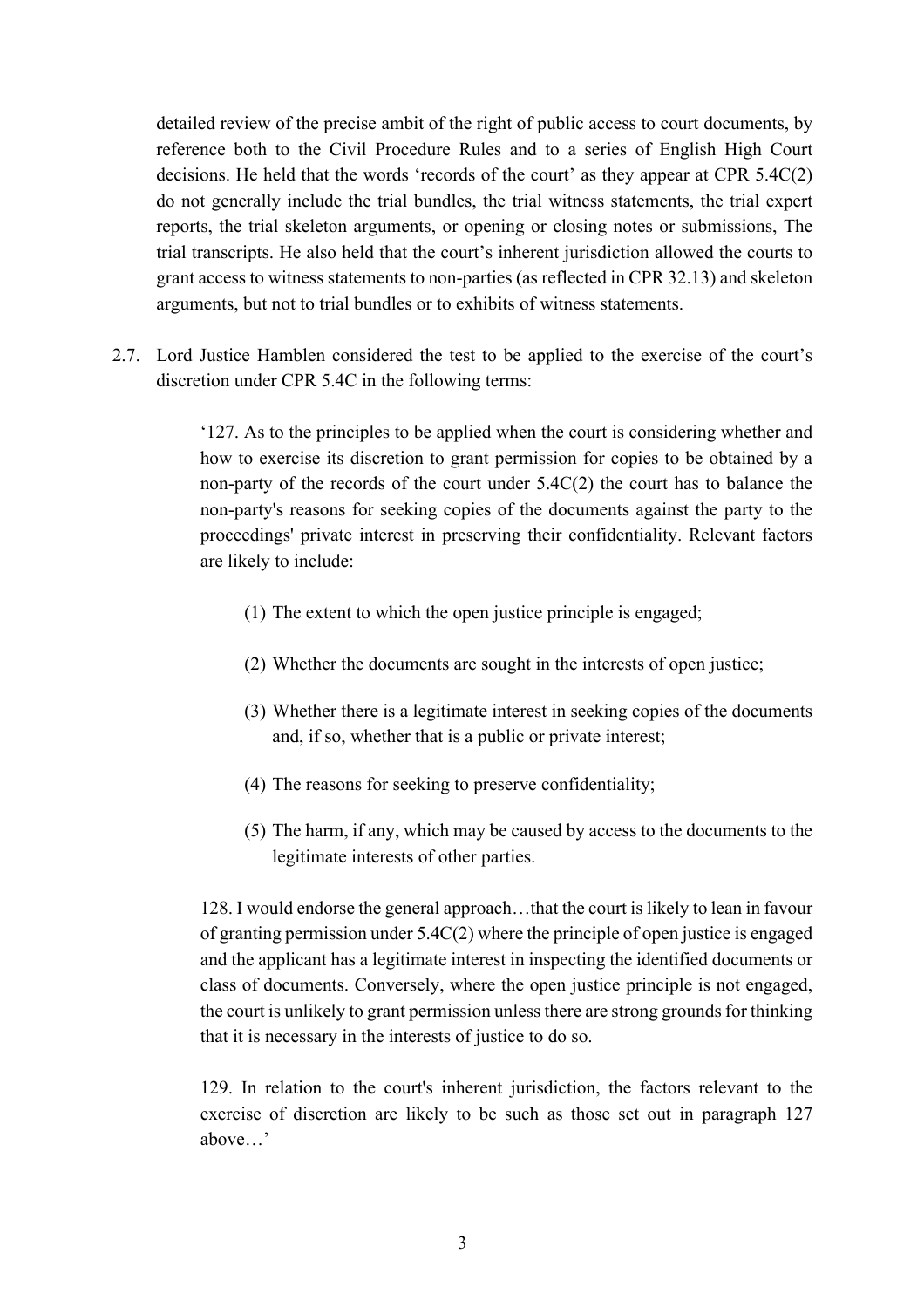- 2.8. Whereas no equivalent to CPR 5.4C exists under the Rules of the Superior Courts in this jurisdiction, it is submitted that relevant factors identified by Lord Justice Hamblen provide a useful template for an Irish court considering an application for documents made by a non-party.
- 2.9. From the perspective of regulatory bodies and regulated professionals, an application of this type would ordinarily arise where the evidence in a set of civil proceedings discloses potential wrongdoing on the part of a professional. The fact that a regulator's interest in obtaining such documents from a court is a public (rather than private) interest is likely to weigh heavily in favour of access to such documents being granted, notwithstanding any legitimate privacy concerns a regulated professional may have.

## **3. Applications to court by professional regulatory bodies**

- 3.1. In light of the foregoing analysis, it is worthwhile to consider the capacity of a regulator to apply to court for access to documents opened during the course of civil proceedings. This issue has received almost no treatment by the courts in this jurisdiction, though it is one which comes before the courts of England and Wales with some frequency. Such an application would most obviously arise where a regulatory body learned of evidence adduced in the course of civil proceedings which could give rise to the making of a complaint against a regulated professional, or could be used as evidence in the course of an existing complaint.
- 3.2. In *A County Council v. W* [1997] 1 F.L.R. 574, the General Medical Council (GMC) sought leave for disclosure of documents in earlier care proceedings before the High Court. A finding has been made in the care proceedings that sexual abuse by a doctor of his daughter had occurred, and the GMC had received letters from the police and the local authority regarding the care proceedings. Pursuant to its statutory duties, which included its duty to protect members of the public, the GMC sought disclosure from the care proceedings to establish whether charges of serious professional misconduct should be brought against the doctor. The application was brought pursuant to Rule 4.23 of the Family Proceedings Rules 1991, which in material terms mirrors CPR 5.4C.
- 3.3. In determining the application, Cazalet J. observed that the following factors weighed against disclosure being made to the GMC:
	- i) If some disclosure was made to the GMC, there were likely to be further inquiries made of the family by the GMC, which would inevitably cause the children trauma and upset.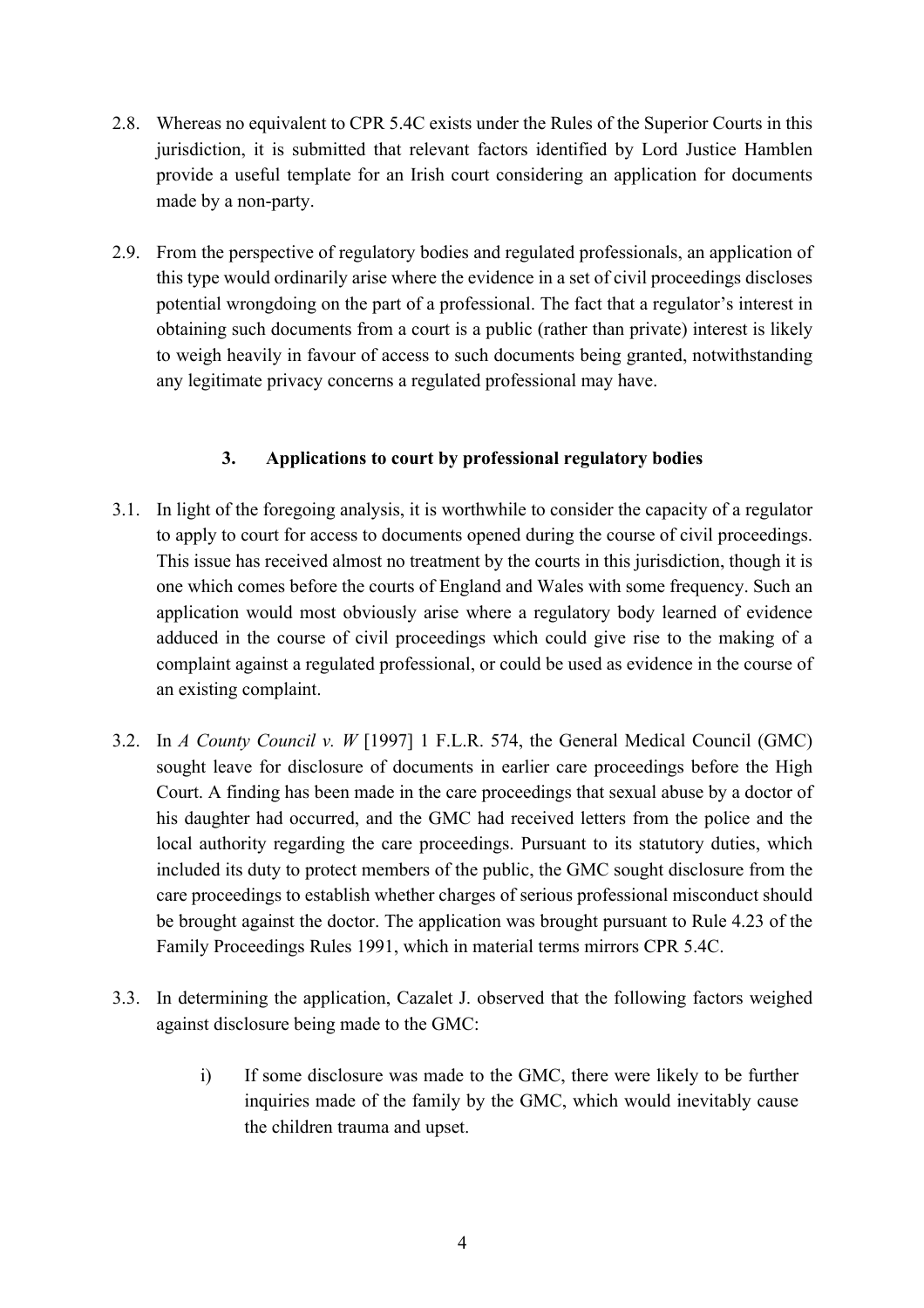- ii) Although all matters before the GMC's Professional Conduct Committee (PCC) were in private, if and when a charge was made against the father, the nature of the charge would have to be specified publicly. If the charge was found proved, there would be further additional dangers of identification at that stage so far as the child was concerned.
- iii) The GMC did not have the power to order the press not to publish details about proceedings.
- iv) The child now maintained her denial that any impropriety had occurred, despite her earlier statement that it had. The PCC had a discretion to admit evidence beyond that which would be admitted in a criminal trial, and the PCC might consider this to be a case suitable for the exercise of its discretion.
- v) It was submitted that the reality was that the father, in his particular field, would never be any risk to the child community at large.
- vi) A decision adverse to the father would inevitably affect his income and cause financial detriment to his family.
- vii) In a previous decision concerning wardship, the High Court had in mind the extent to which justice would be at risk if access to the undisclosed material was allowed, in circumstances where an assurance of confidentiality given to those who had provided evidence was breached.
- 3.4. The factors in favour of disclosure were:
	- i) If the father were to find himself unable to practise in his present field he might have to look for work on a broader front, where he could find himself working with children. There might therefore be a risk to the community.
	- ii) Whilst the GMC might have difficulty in proceeding if the child concerned continued to maintain her denial of any sexual abuse, the discretion of the PCC (described at (iv) above) could be significant.
	- iii) The GMC was fully prepared to co-operate as appropriately as it could to reduce the risks of publicity or any leak. General injunctive relief could also be sought to reduce any publicity that there might be if a charge were to be brought. If evidence was further disclosed, the PCC would be expected to exclude the public and media from hearing any such evidence, and the matters which would eventually be in the public domain would deal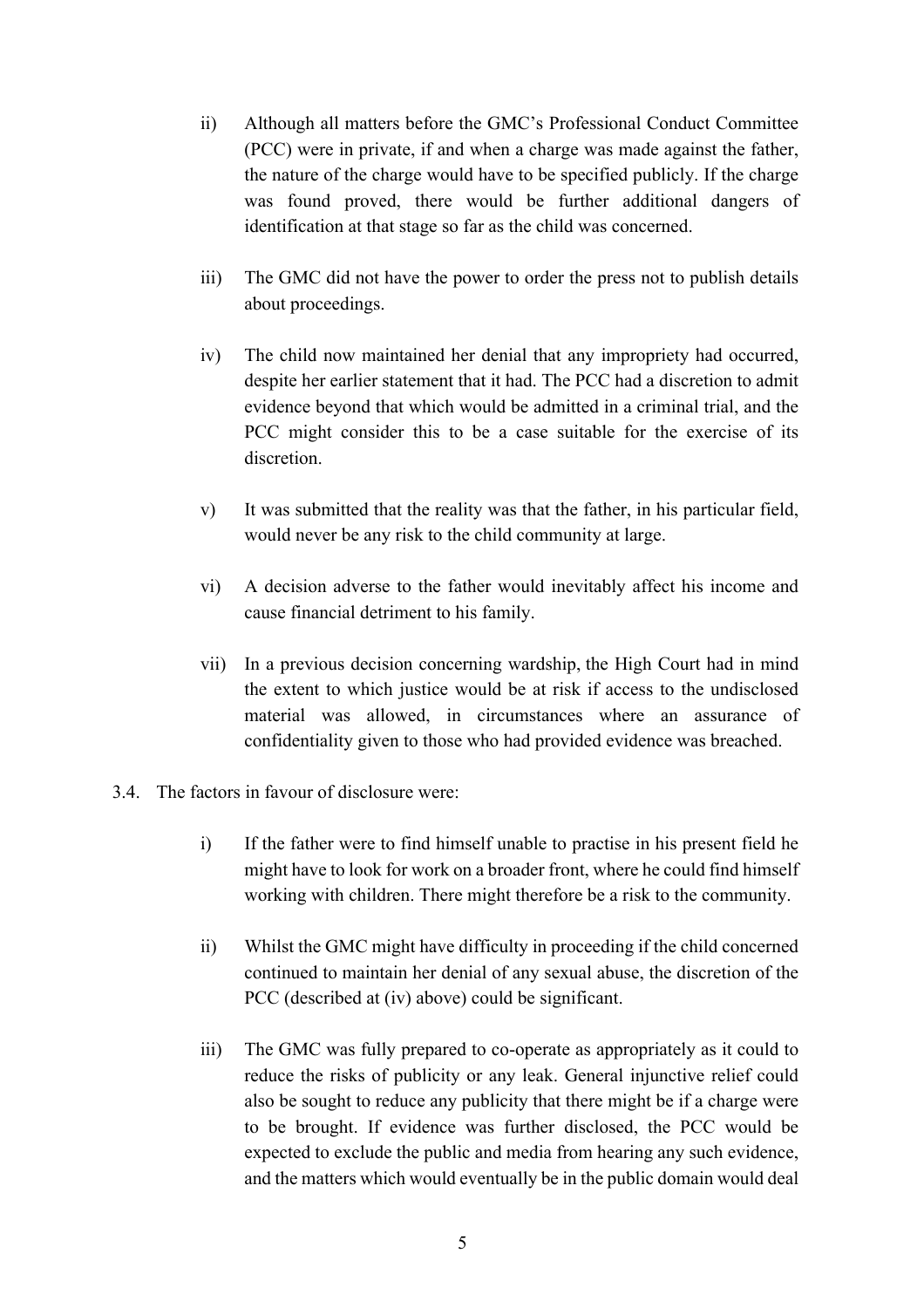solely with the specific charges, with anonymity for the child and no detail of evidence publicly stated.

3.5. Ultimately, Cazalet J. acceded to the GMC's application for disclosure, on the following basis (at page 588):

> 'In my view in this case there is an overwhelming and overriding public interest that the appropriate GMC Conduct Committee should be in a position to consider whether it should bring charges relating to serious professional misconduct against a practitioner who has been found in civil proceedings to have sexually abused his daughter and to consider carefully from the standpoint of the public the position and status of his registration as a medical practitioner. I bear in mind the inevitable anxiety that may be caused to the children as a result of their evidence being taken further, even though in private; this could lead on to the father losing his job in his chosen profession with all the adverse effects including serious financial consequences which may follow.

> In my view the public interest, as I have stated it to be, is a very strong and potent argument for disclosure, and the balance comes down firmly in favour of some appropriate disclosure.'

3.6. It should be noted that the existence of the care proceedings had come to the GMC's attention through a letter sent to it by a police authority. Because the care proceedings were brought under the Children Act 1989, and were therefore held *in camera*, the sending of that letter to the GMC was arguably in contempt of court. This raises the wider issue of the difficulties a regulatory body will naturally encounter in becoming of aware of the existence of civil proceedings where evidence relevant to its regulatory function will be adduced. This is particularly so in the case of *in camera* proceedings.

### **4. Applications in the context of in camera proceedings**

- 4.1. The *A County Council v. W* decision has been cited (broadly with approval) in a number of subsequent Irish cases, such as *Eastern Health Board v. Fitness to Practice Committee* [1998] 3 I.R. 399 and *HSE v. McAnaspie* [2012] 1 I.R. 548.
- 4.2. In the *Eastern Health Board* case, the Eastern Health Board (EHB) judicially reviewed a decision of the Fitness to Practice Committee of the Medical Council directing the EHB to make available certain documents in the EHB's possession which related to *in camera* childcare proceedings. The EHB argued that it was prohibited by the *in camera* rule from making the documents sought available. In refusing the EHB's judicial review proceedings, Barr J. found that there was no absolute embargo in Irish law on the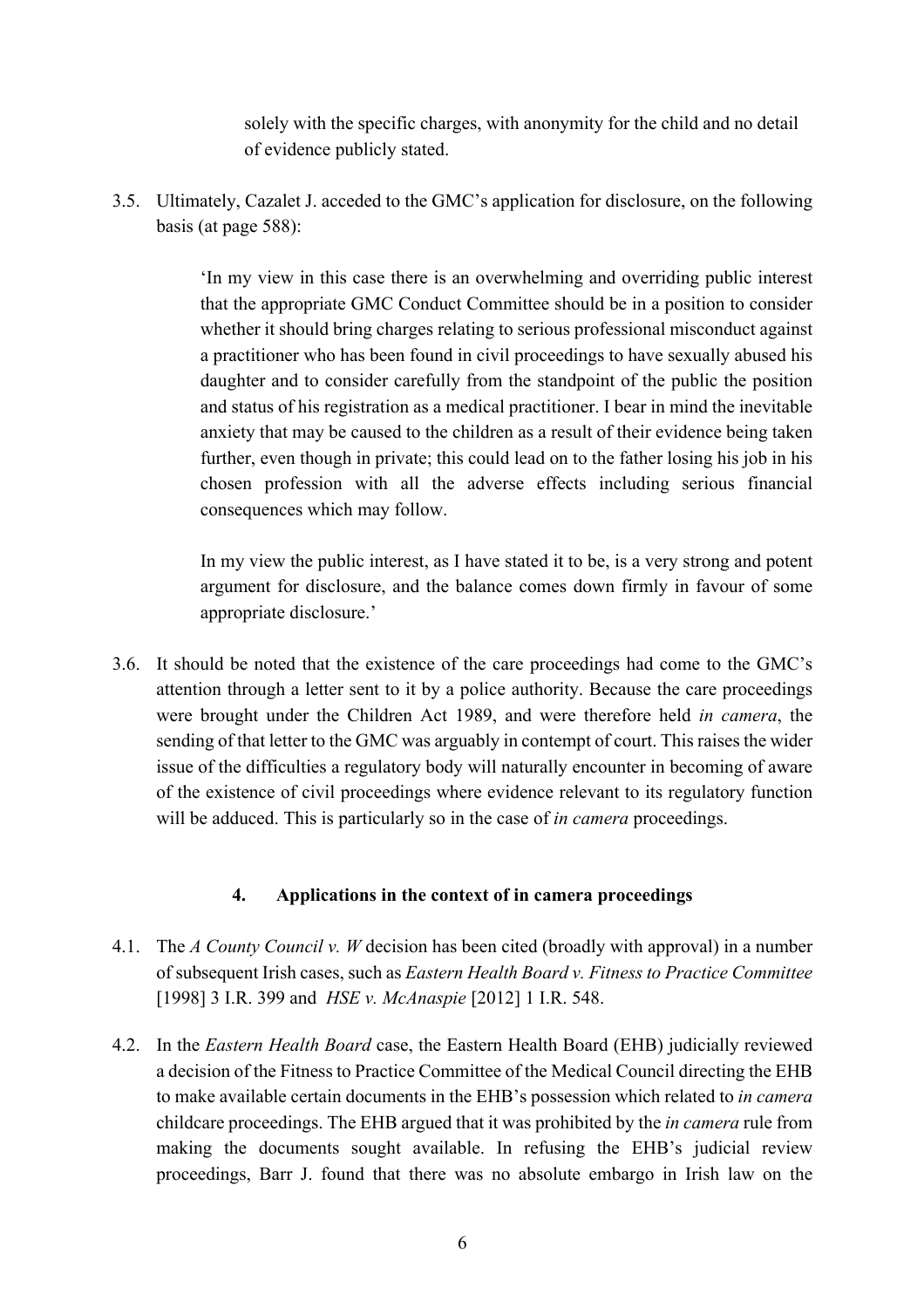publication of information derived in *in camera* proceedings. He found that court had discretion to permit the subsequent disclosure of *in camera* information in the interests of justice, and that where justice required disclosure of *in camera* information, all reasonable steps must be taken to protect minors and the court could impose such terms as were necessary. This was so irrespective of whether the private nature of the proceedings arose from statute or from the court's inherent jurisdiction.

- 4.3. In doing so, Barr J. expressly rejected the High Court decision *The People (Director of Public Prosecutions) v. WM* [1995] 1 I.R. 226, where Carney J. held that where statute required that proceedings were held *in camera*, a court was precluded from disclosing any documents from those proceedings. Barr J. noted that the EHB (who were the applicants for the documents in *WM*) were not represented at hearing before Carney J., and implied that, had Carney J. heard arguments from the EHB in relation to the matter and had certain English cases been opened to him, he would have decided *WM*  differently.
- 4.4. The *Eastern Health Board* decision is difficult to reconcile with the judgment of Murphy J. in *RM v. DM (Practice: in camera)* [2000] 3 I.R. 373. There, the applicant in divorce proceedings (held *in camera*) applied to the Circuit Court for permission to use certain documents (including pleadings) from those proceedings for the purposes of a complaint against a barrister before the Barristers Professional Conduct Tribunal. His application was refused by the trial judge, and the applicant appealed to the High Court.
- 4.5. Murphy J. confined the *A County Council v. W* and *Eastern Health Board* decisions to cases involving minors only, and held that the *in camera* rule provided for Judicial Separation and Family Law Reform Act 1989 and the Family Law (Divorce) Act 1996 imply an absolute embargo on the production, in subsequent proceedings, of information which derives from or was introduced in proceedings protected by the rule. That distinction, it appears, arose from an effort to reconcile the *Eastern Health Board* decision with the judgment of Laffoy J. in *MP v. AP (Practice: in camera)* [1996] 1 I.R. 144. In the latter case, a complaint had been made to the Psychological Society of Ireland in relation to evidence given by a psychologist in the course of *in camera* family law proceedings. Laffoy J. held that the nature of the *in camera* provisions in the Judicial Separation and Family Law Reform Act 1989 were 'mandatory', and that the complaint to the Psychological Society of Ireland had breached this requirement.
- 4.6. Unlike the *Eastern Health Board* and *A County Council* decisions (and, indeed, unlike the *RM v. DM* case), *MP v. AP* did not involve an application to a court for the dissemination of material from *in camera* proceedings. Rather, it involved a *post hoc* application by the psychologist in question seeking declaratory relief concerning the complaint to his regulatory body. Accordingly, the question of the court's discretion did not arise.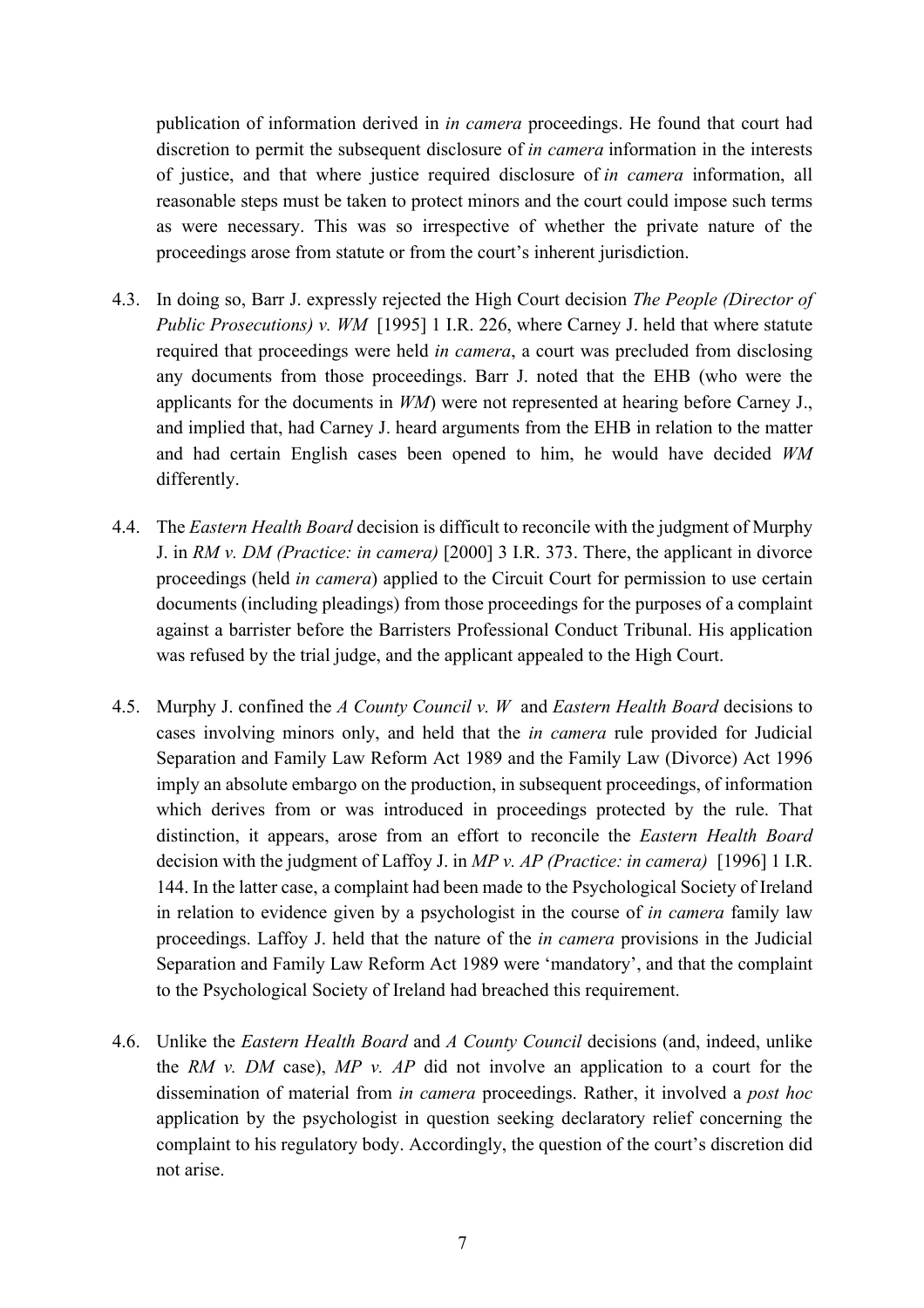4.7. That being said, *RM v. DM* and *Eastern Health Board* have each given rise to their own separate and mutually incompatible strands of case law. On the one hand, the *RM v. DM* line of cases (e.g. *B(A) v. D(C)* [2013] 3 I.R. 383) distinguishes between matters involving minors (where disclosure could be allowed) and matters under the 1989 and 1996 Acts (where disclosure could not be allowed). On the other hand, the *Eastern Health Board* line of authorities (including the judgment of Abbot J. in *JD v. SD* [2014] 3 I.R. 483) draws no such distinction, and is perhaps best summarised by the following conclusion reached by Barr J. (at pages 428 and 429 of *Eastern Health Board*):

> 'A statutory imperative that proceedings of a particular nature be held in private…does not imply that there is an absolute embargo on disclosure of evidence in all circumstances. Such an embargo requires specific statutory authority to displace judicial discretion at common law to permit disclosure in appropriate circumstances…A major far-reaching change in the law, which sets aside established practice, could not arise merely by implication derived from a mandatory statutory requirement that certain proceedings shall be held in private but, in my view, would require specific statutory authority.

> I have been unable to discover any specific statutory provision in Irish law which provides that there is an absolute embargo in all circumstances on the publication of information deriving from proceedings held in camera.

> There is an established practice at common law recognised in England and in this jurisdiction…that the court in proceedings held in camera has a discretion to permit others on such terms as the judge thinks proper to disseminate (and in appropriate cases to disseminate himself/herself) information derived from such proceedings where the judge believes that it is in the interest of justice so to do, due and proper consideration having been given to the interest of the person or persons intended to be protected by the conduct of the proceedings in camera. In given circumstances the judge may find that a crucial public interest, such as the prosecution of crime or the protection of vulnerable children, takes precedence over the interest of the protected person in non-disclosure of the information in question.'

4.8. The position adopted in the *Eastern Health Board* case has, to a certain extent, been placed on a statutory footing by section 40(6) of the Civil Liability and Courts Act 2004, which states:

> 'Nothing contained in an enactment that prohibits proceedings to which the enactment relates from being heard in public shall operate to prohibit the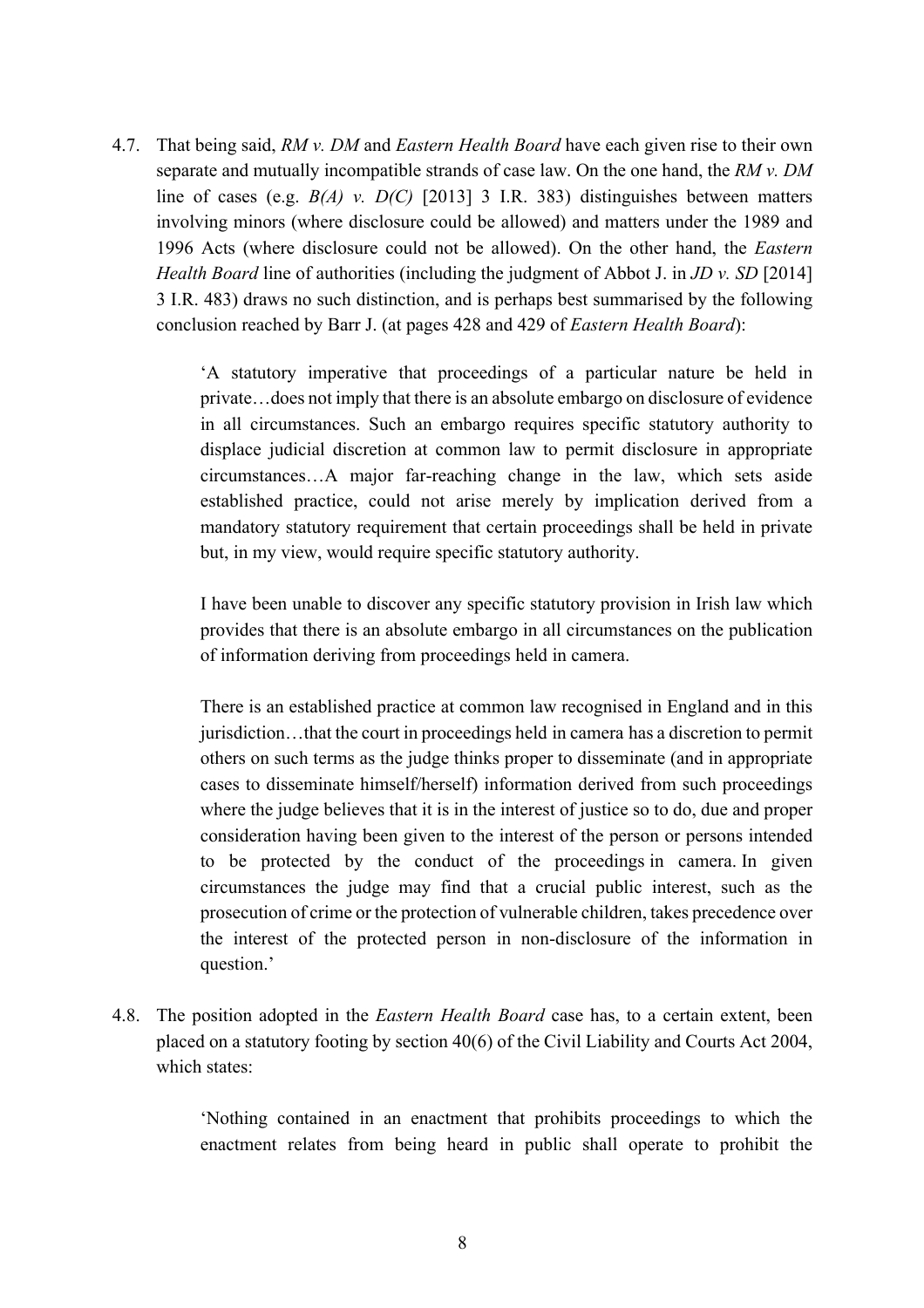production of a document prepared for the purposes or in contemplation of such proceedings or given in evidence in such proceedings, to:

*(*a) a body or other person when it, or he or she, is performing functions under any enactment consisting of the conducting of a hearing, inquiry or investigation in relation to, or adjudicating on, any matter…'

4.9. It should also be noted that a court order granting a regulatory body access to documents from an *in camera* hearing may be subject to certain conditions. Most obviously, such conditions might be imposed in order to protect the privacy of innocent third parties. For example, in *Re A (A Minor) (Disclosure of medical records to GMC)* [1998] EWHC J0623-2, Cazolet J. stated that (in light of the fact that the GMC's hearing are presumed to be held in public) he would 'expect in the normal case the court to make anonymity [of third party individuals] an express condition of any disclosure to the GMC'.

#### **5. Conclusion**

- 5.1. On the basis of the foregoing, the law can be summarised as follows:
	- a) A professional regulatory body, as with any member of the public, has a *prima facie* entitlement to apply to court for access to documents which were opened during the course of proceedings. This would include affidavit evidence and, potentially, the Digital Audio Recording (DAR) of the proceedings.
	- b) Insofar as the contours of the court's jurisdiction to hear and determine such applications are, as a matter of Irish law, unclear, the statutory functions underpinning regulatory bodies and the public interest protected by them are likely to weigh in favour of such an application being acceded to where it is brought by such a body.
	- c) Where a regulatory body applies to court for access to documents which were not opened in open court (e.g. were opened *in camera* or were the subject of reporting restrictions), the judge hearing the application has a discretion to make the documents available, notwithstanding the fact that the proceedings are in private and irrespective of whether the private nature of the hearing was on the basis of a statutory provision.
	- d) This discretion would allow the court to make only certain material available to the regulator, and/or to make that material available on limited terms or for a specific purpose only.